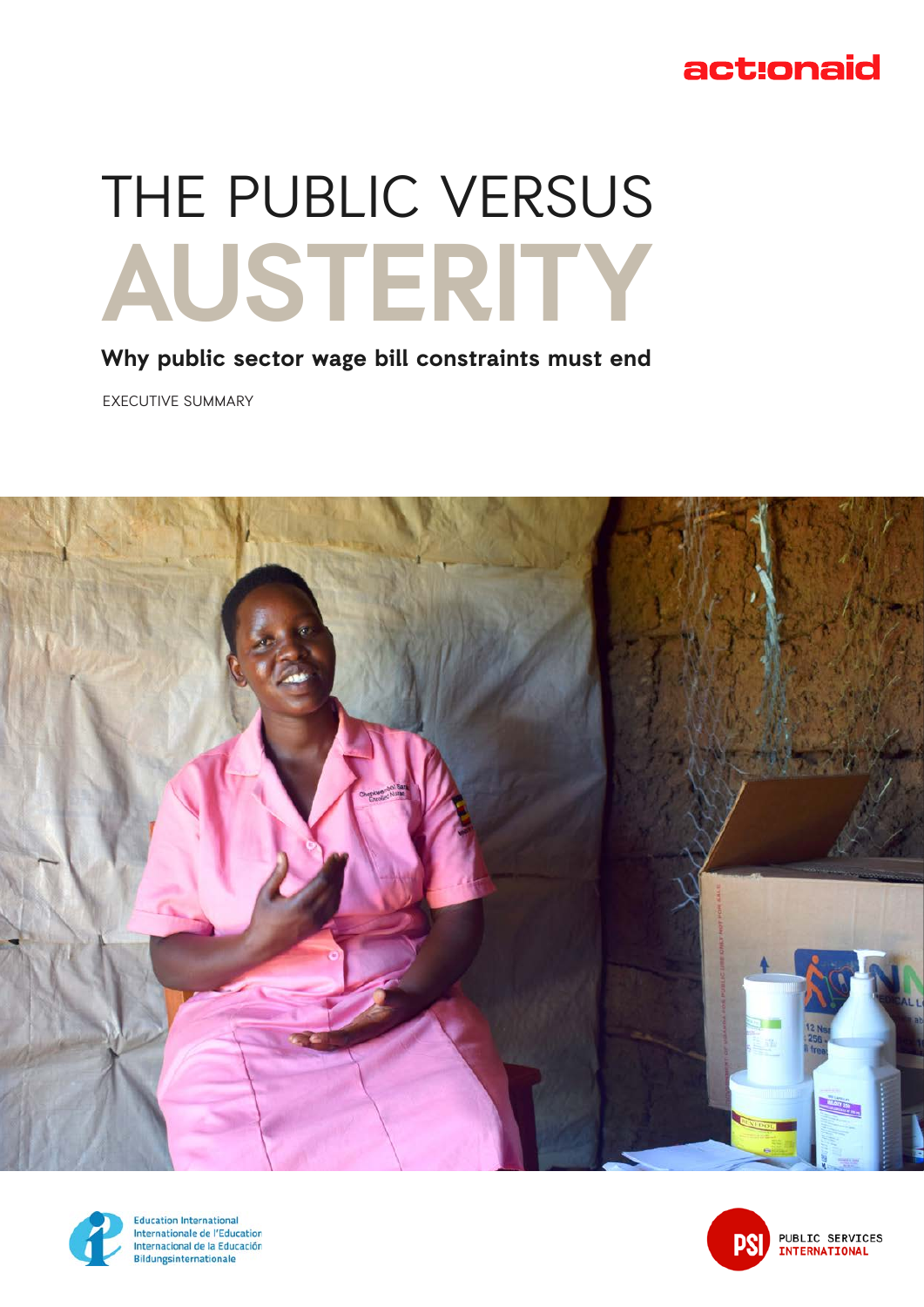

# KEY FINDINGS AND MESSAGES\*

**T**

he world faces a series of interconnecting crises and responding to them will demand a complete disruption of business as usual. In the light of Covid-19, the growing debt crisis, rising inequality, gender injustice and the climate crisis there is an urgent need to revisit the fundamental redistributive role of States and reimagine the public sector.

**Over the past forty years, austerity policies have led to cuts in the public sector workforce that have undermined the ability of governments to deliver quality public services. One of the austerity policies that most acutely impacts public services is the imposition of public sector wage bill constraints harming the delivery of genderresponsive public services. There are two direct consequences:** 

- **1.** Blocks to the recruitment of new teachers, nurses and other essential workers,
- **2.** Strict limits to the already low pay of existing health, education and other workers.

Neoliberalism has been oversold for forty years and has stifled the very growth and development it was supposed to value.<sup>1</sup> It is time for a fundamental overhaul of the economic architecture and fiscal policy, for a just, feminist economic system that centres care for both people and the planet.

\*This is summary of a 62-page report with much more detailed evidence and analysis –published on 12th October 2021 and available HERE.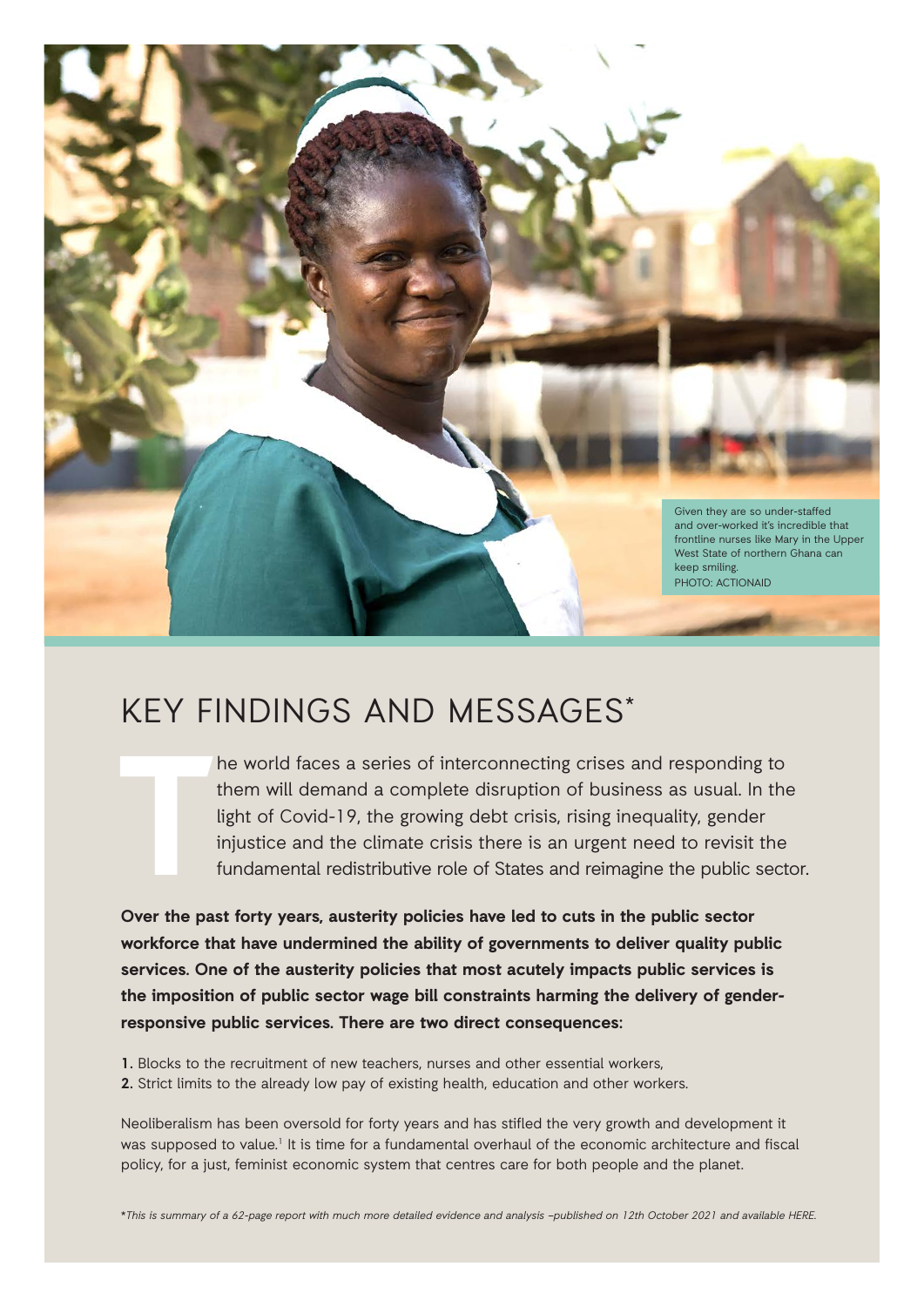Building on work over the past 15 years, in the past year, we have undertaken intensive research across three continents, reviewed 69 IMF documents from 15 countries, supporting intensive national research and advocacy in ten countries, held discussions with IMF economists and undertaken a literature review on public sector wage bills.. Our research has revealed that:

- Despite IMF claims that wage bill containment is only ever temporary, all of the 15 countries studied were given a **steer to cut and/or freeze the public sector wage bill** for three or more years, and eight of them for up to six years.
- In just those 15 countries, **the recommended IMF cuts add up to nearly US\$ 10 billion** the equivalent of cutting over 3 million frontline public sector workers.
- In just those 15 countries, a **one-point rise in the percentage of GDP spent on the public sector wage bill would allow for the recruitment of 8 million nurses, teachers and other workers.**
- There is **no clear logic, rationale or evidence to justify when cuts are needed, or how much is enough.** Zimbabwe, with a wage bill at 17.1% of GDP, was advised to cut, but so was Liberia which spends 10.1%, Ghana at 8.7%, Senegal at 6.5%, Brazil at 4.6%, Nepal at 3.7%, Uganda at 3.5% and even Nigeria, which spends just 1.9% of its GDP on public sector workers.
- The latest IMF medium-term advice is to **drive every country below the global average** for public sector wage bill spending as a percentage of GDP, contributing to a long-term downwards spiral.
- Despite claims that public sector wage cuts should be **accompanied with action to expand tax revenues**, most countries experienced decreasing, stagnating and/ or inadequate tax-to-GDP ratios. Even the few countries that expanded tax revenues were advised to cut spending on the public sector wage bill.
- Public sector wage bill constraints **undermine progress on health, education, gender** and other SDGs.
- There was **no serious or systematic ex-ante or ex-post assessment of key worker shortages** in health and education to inform cuts or freezes, and no attempt to project the impact of wage bill constraints.
- Cuts to public sector wage bills were often justified as essential to free up funds for capital expenditure investments, giving the absurd impression that spending on the public sector workforce is not a valuable part of social spending. In practice, **infrastructure fundamentalism actually diverts spending away from health and education.**
- The **impact is felt triply and most acutely by women and girls,** as they are more likely to be excluded from accessing basic services, to lose opportunities for decent work in the public sector, and to bear a disproportionate share of the unpaid care and domestic work that rises when public services fail.
- IMF documents routinely used **dodgy data and inappropriate country comparisons** to drive down public sector wage spending.
- **• Secrecy in IMF discussions with Ministries of Finance is now a key weapon** in the fight to preserve a failing ideology.

**T** hese findings reveal a deeply embedded mind-set that is irrationally anti-public sector. Implementation of these public sector wage bill cuts is both blunt and directionless. It betrays a bias against the public sector and connects with wider anti-labour policies and trade union busting. These measures undermine the fulfilment of human rights and achievement of the SDGs, and block climate action.

But movements to push back against austerity are getting stronger. A radical reimagining of the public sector and its workforce is key to the response to the multiple crises of Covid-19, climate and inequalities. **It is time to recognise and act on positive cycles of investment in public services, to build economies and societies that care for both people and the planet. It is time for the IMF and finance ministries to disavow austerity and prioritise the public sector.**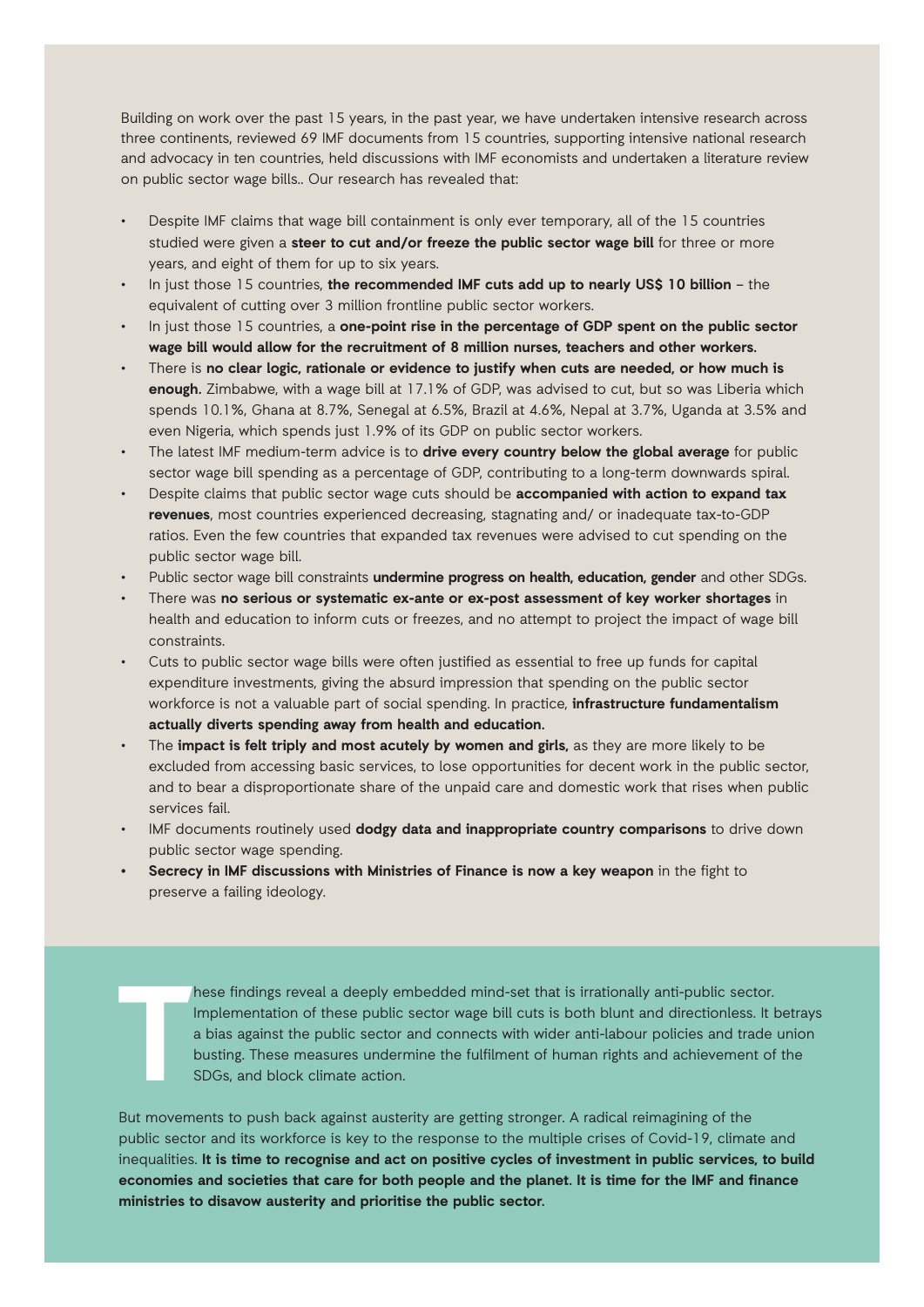## **1. INTRODUCTION**

'Austerity', 'structural adjustment', 'economic discipline', 'medium term fiscal frameworks', 'financial restraint' and 'fiscal consolidation'. Over the past fifty years the language may have changed, but the meaning has not: public sector cuts. Whether imposed from outside by the International Monetary Fund (IMF), or from inside by Ministries of Finance who have internalised the same neoliberal ideology,<sup>2</sup> one of the central austerity policies that most acutely impacts public services is the imposition of public sector wage bill constraints. This policy is wrapped up in diverse justifications but there are two clear direct consequences: blocks to the recruitment of new teachers, nurses, and other personnel, even where there are severe shortages; and strict limits to the already low pay of most health, education and other public sector workers that undermines recruitment and retention of the qualified and skilled staff needed to provide quality public services.

Over 15 years ago ActionAid documented the impact of public sector wage bill caps imposed by the IMF as an explicit condition of loans in low income countries, showing how they blocked progress on education<sup>3</sup> and on HIV&AIDS responses.4 After three years of consistent research, advocacy and collective pressure alongside others the IMF backed down in 2007 and removed public sector wage bill caps as a condition of loans worldwide.<sup>5</sup> The IMF Executive Board at the time said that it 'welcomed the declining incidence of such ceilings in Fund-supported programs,' and hoped to dispense with them entirely.<sup>6</sup>

Our research in April 2020,<sup>7</sup> showed that the IMF had backtracked. It offered coercive policy advice to governments to either cut or freeze public sector wage bills in 78% of the countries where data was available – and this rose to 90% when we revisited the data in October 2020, looking at the initial impact of Covid8 The recent Global Austerity Alert suggests 154 countries face austerity in 2021 with this rising to 159 countries in 2022.<sup>9</sup> Public sector wage bill cuts are flagged as the austerity measure that is likely to generate the most negative social outcomes.

Some finance ministers in low- and middle-income countries need little persuading by the IMF - they have internalised neoliberal ideology and already believe that there is no alternative. Others struggle to get support to pursue alternatives, or accept that this is not possible given the constraints of the present international order. Too many share a view that the State should be 'deployed to serve markets through institutions, norms and laws that protect and facilitate private sector needs at the expense of the public sector'.<sup>10</sup> Too often there is a convergence of mind-sets, leading to more stringent and extreme austerity than we have seen for a generation. This could be particularly toxic post-Covid, and have a devastating impact on our collective capacity to address multiple crises.

The effects are clear. The World Health Organization (WHO) estimates a global shortage of 5.9 million nurses.<sup>11</sup> with almost 90% of those in low- and middle-income countries. Filling these gaps means addressing low pay across the nursing profession, where 90% are women.<sup>12</sup> Meanwhile, UNESCO estimates that 69 million more teachers are needed over the next ten years to achieve the goal of universal access to primary and secondary education by 2030.<sup>13</sup>

When core education and health goals are not met, the impact is felt triply and most acutely by women and girls, who are more likely to be excluded from accessing basic services and lose opportunities for decent work in the public sector, and who bear a disproportionate share of the unpaid care and domestic work that rises when public services fail.<sup>14</sup> Thankfully, after forty years of shrinking and squeezing, people are pushing back against the cult of austerity<sup>15</sup> and reimagining the role of the public sector for a more caring, feminist, green and just future.<sup>16</sup>

Over the past year, we have researched in much more detail what finance ministries and the IMF have been doing about public sector wage bills, supporting intensive national research and advocacy in ten countries, reviewing 69 IMF Article IV<sup>17</sup> and loan documents from the past five years across 15 countries, analysing the IMF and wider literature on public sector wage bills, discussing key issues with senior IMF economists and others, and collating testimonies from frontline public sector workers with the help of Public Services International and Education International.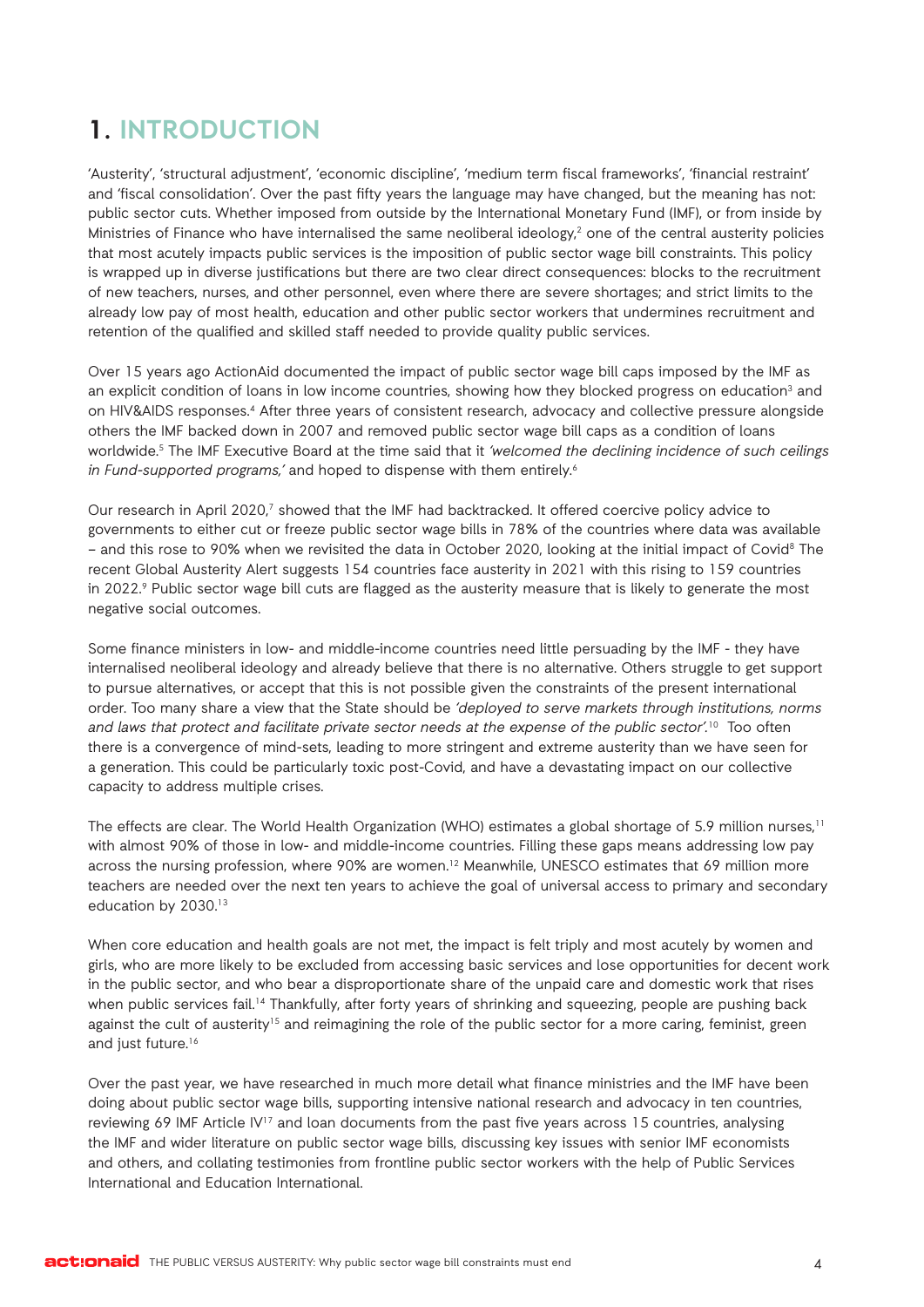## **2. FISCAL SPACE AND THE MYTH OF THE TEMPORARY**

#### **2.1 Are these measures temporary?**

In our interviews with the IMF the main reason given for public sector wage bill containment was the need for 'fiscal consolidation.' We were consistently told that these measures were always temporary. Sadly, our findings suggest that public sector wage bill containment is often anything but temporary (see Table 1, page 6).

Our review of Article IV and loan documents (2016-21) found that all of the 15 countries were **given a steer to cut and/ or freeze the public sector wage bill for three or more years, and eight of them for a period of five or six years.**<sup>18</sup> If the IMF's most recent budget steer is adhered to, this will constitute a cut to the wage bill over a 5-11 year period for 12 of the 13 countries where analysis is possible.<sup>19</sup> Some of these shifts in percentage points may seem to be minor, but they have very real and damaging effects. In just these 15 countries, the recommended IMF cuts add up to nearly US\$ 10 billion, which is the equivalent of cutting:

- 583,356 teachers **and**
- 387,614 nurses **and**
- 2,082,004 other public sector workers.

**That is a total of over 3 million public sector workers effectively lost in just 15 countries,** because the IMF set a target to constrain the public sector wage bill. This coercive advice has very real impacts on people's lives, affecting the ability of countries to provide basic public services and fulfil development goals.

#### **2.2 What percentage of GDP should be spent on the public sector wage bill?**

One might assume that these 15 countries have unusually high spending on the public sector wage bill. In fact, only two of them spend above the global average on their public sector wage bill. The latest IMF advice involves every single country being driven below the global average.

#### **2.3 Has action been taken to increase fiscal space?**

To further test the IMF argument that public sector wage bill constraints are always temporary, we examined whether there was any evidence that countries were being supported to expand their fiscal space. Action on tax can be critical to prevent a downward spiral. The IMF has suggested that most countries could expand their tax-to-GDP ratios by 5% by the end of the decade.<sup>20</sup> Yet in five of the 14 countries reviewed,<sup>21</sup> tax-to-GDP ratios went down during 2016-2018, $^{22}$  and in a further five they only rose very modestly. $^{23}$ 

The IMF also recommends that countries with low tax-to-GDP levels aim for a bare minimum threshold of 15% tax-to GDP. This is based on evidence that this triggers a higher growth path, and that low tax ratios result in inadequately low levels of social spending.<sup>24</sup> In 2018, eight of the 14 countries we reviewed were below this threshold,25 and a further two (Kenya and Senegal) were only slightly above it. In other words, despite being below the IMF's own recommended minimum tax-to-GDP ratio, the majority have experienced decreasing, stagnating and/ or inadequate levels of tax-to-GDP, while being given a clear and consistent steer to cut or freeze spending on public sector wages.

#### **2.4 Have countries with expanding revenues been allowed to spend on the wage bill?**

Another way of looking at this data is to explore whether public sector wage bills have been allowed to increase in countries that are actively making progress in expanding fiscal space. Four of the 14 countries we reviewed had tax-to-GDP ratios above the minimum threshold of 15% in 2018, and experienced significant tax-to-GDP increases in the period 2016-18.26 Yet, in the documents we reviewed, they were still advised to cut and/ or freeze their public sector wage bills over a period of three to five years between 2016 and 2021.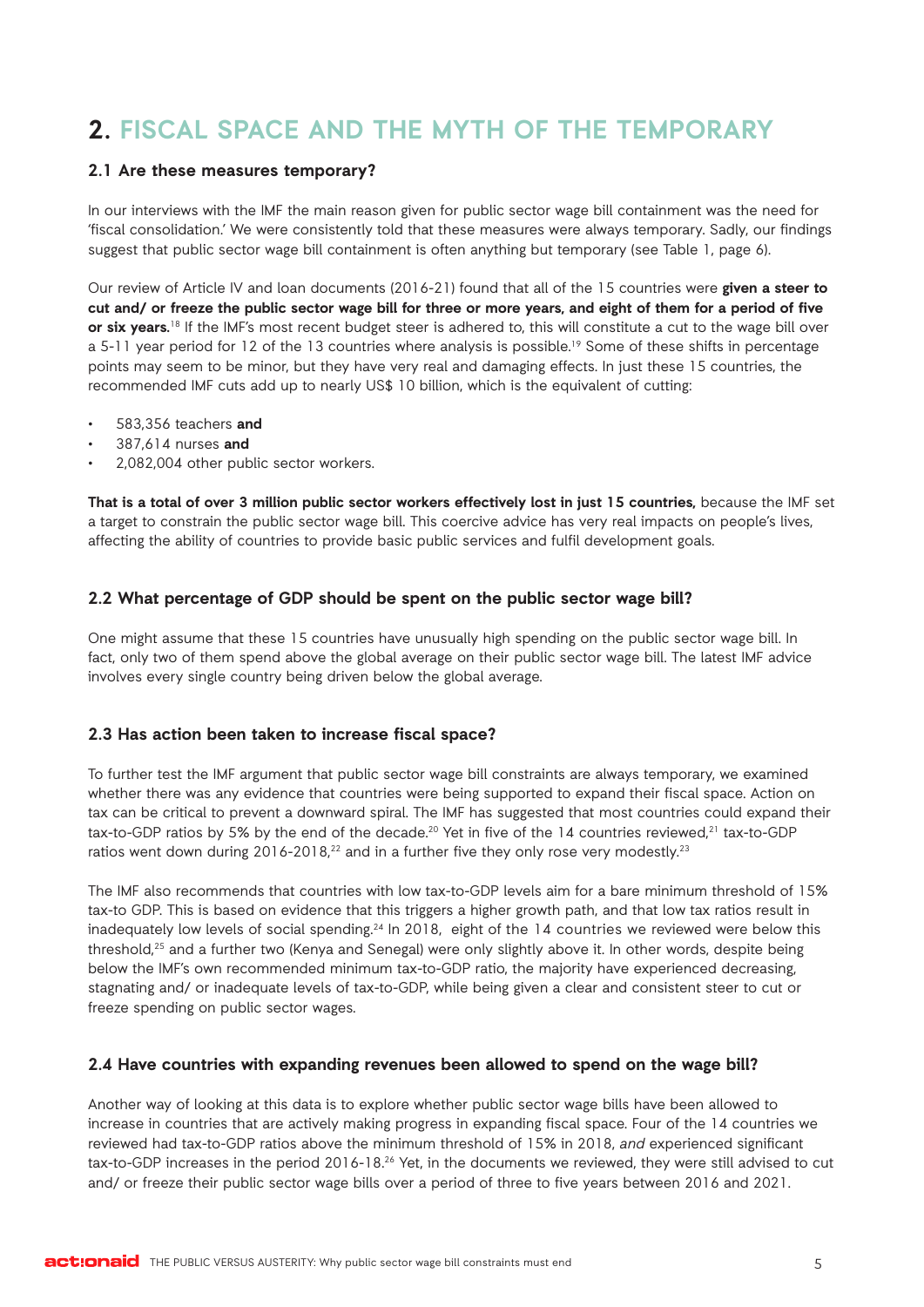|               | Years<br>advised to<br>FREEZE or<br><b>CUT PSWB</b><br>as % of<br>GDP | Impact of meeting<br>latest medium-<br>term PSWB target<br>(percentage points)<br>[Financial Year period] | Target<br>Public<br>sector<br>wage bill<br>as % of<br>GDP (%) | Losses (in<br>US\$ millions)<br>on public<br>sector<br>workforce<br>spending | Number of<br>lost teachers<br>(20% of<br>losses) as<br>per UNESCO<br>benchmarks | Number of<br>lost nurses<br>$(15%$ of<br>losses) as<br>per Abuja<br>Declaration | Number<br>of other<br>lost public<br>sector<br>workers<br>(65%<br>balance) |
|---------------|-----------------------------------------------------------------------|-----------------------------------------------------------------------------------------------------------|---------------------------------------------------------------|------------------------------------------------------------------------------|---------------------------------------------------------------------------------|---------------------------------------------------------------------------------|----------------------------------------------------------------------------|
| Bangladesh    | 3                                                                     | 0.2% cut [FY16-25]                                                                                        | 2.1                                                           | 605.1                                                                        | 33,821                                                                          | 19.895                                                                          | 115,389                                                                    |
| Nigeria       | 6                                                                     | 0.4 cut [FY15-25]                                                                                         | 2.2                                                           | 1792.5                                                                       | 329,431                                                                         | 137,148                                                                         | 1,315,933                                                                  |
| Nepal         | 3                                                                     | 1.1 cut [FY15-24]                                                                                         | 2.9                                                           | 376                                                                          | 18,066                                                                          | 37,388                                                                          | 34,877                                                                     |
| Uganda        | $\overline{4}$                                                        | 0.1 cut [FY16-25]                                                                                         | 3.6                                                           | 35.2                                                                         | 746                                                                             | 3,803                                                                           | $\mathbf 0$                                                                |
| Kenya         | 6                                                                     | 1.4 cut [FY14-24]                                                                                         | 3.8                                                           | 1337                                                                         | 51,230                                                                          | 45,101                                                                          | 159,820                                                                    |
| Zimbabwe      | 5                                                                     | 11.1 cut [FY15-23]                                                                                        | 4.9                                                           | 1879.5                                                                       | 49,289                                                                          | 40,649                                                                          | 156,511                                                                    |
| Tanzania      | 3                                                                     | 0.5 cut [FY15-20]                                                                                         | 5.3                                                           | 305.7                                                                        | 12,222                                                                          | 7,283                                                                           | 41,614                                                                     |
| Senegal       | 5                                                                     | Unclear                                                                                                   | 6                                                             |                                                                              |                                                                                 |                                                                                 |                                                                            |
| Sierra Leone  | 6                                                                     | 1.4 cut [FY15-26]                                                                                         | 6                                                             | 57.7                                                                         | 1,664                                                                           | 1,746                                                                           | 4,912                                                                      |
| Ghana         | 3                                                                     | 1.8 cut [FY16-24]                                                                                         | 6.9                                                           | 1210.2                                                                       | 41,519                                                                          | 34,158                                                                          | 131,919                                                                    |
| Malawi        | $\overline{4}$                                                        | Increase 1.2 [FY16-23]                                                                                    | 7.5                                                           |                                                                              |                                                                                 |                                                                                 |                                                                            |
| Zambia        | 3                                                                     | 1.0 cut [FY16-24]                                                                                         | 7.7                                                           | 279.7                                                                        | 12,060                                                                          | 15,356                                                                          | 32,882                                                                     |
| Liberia       | 6                                                                     | 5.0 cut [FY15-25]                                                                                         | 7.8                                                           | 153.5                                                                        | 5,756                                                                           | 5,727                                                                           | 17,299                                                                     |
| Vietnam       | 6                                                                     | Unclear                                                                                                   | 8.9                                                           |                                                                              |                                                                                 |                                                                                 |                                                                            |
| <b>Brazil</b> | 5                                                                     | 0.1 cut (federal FY16-25]                                                                                 | 4.0                                                           | 1877.8                                                                       | 27,552                                                                          | 39,360                                                                          | 70,848                                                                     |
|               |                                                                       |                                                                                                           |                                                               | 9,909.9                                                                      | 583,356                                                                         | 387,614                                                                         | 2,082,004                                                                  |

**Table 1.** IMF advice on public sector wage bills to selected countries (2016-21) and implications for the number of public sector workers lost due to cuts

Source – data analysis of IMF documents by Emma Seery, fuller table with detail available HERE. Equivalents in US\$ and public sector workers by Howard Reed (fuller table HERE)

Whichever way you look at the data, the IMF narrative fails to add up. These cuts and freezes to the public sector workforce are not based on a lack of fiscal space if countries with expanding revenues are still being forced to make cuts.27 These measures are not temporary as they are the default recommendation year on year. Countries that fall far below global or regional averages for spending on public sector wages are still being forced to cut back further. And for countries that are advised to cut, there is no evidence that action is being taken to expand tax revenues or take other measures to expand fiscal space, even where this is clearly possible.28 There is no clear logic, rationale or evidence to justify the routine use of public sector wage constraints … so why are they still so widespread?

## **3. DODGY DATA AND INIQUITOUS COMPARISONS**

#### **3.1 Country Comparisons**

The IMF has no publicly available analysis of an acceptable level of spending on the public sector workforce as a percentage of GDP – or even a range adapted to different country or regional contexts – to enable them to recommend reductions. Zimbabwe with a wage bill at 17.1% of GDP was advised to cut, so was Liberia at 10.1%, Zambia at 9.1%, Ghana at 8.7%, Malawi at 7.7%, Senegal at 6.5%, Tanzania at 5.4%, Brazil at 4.6%,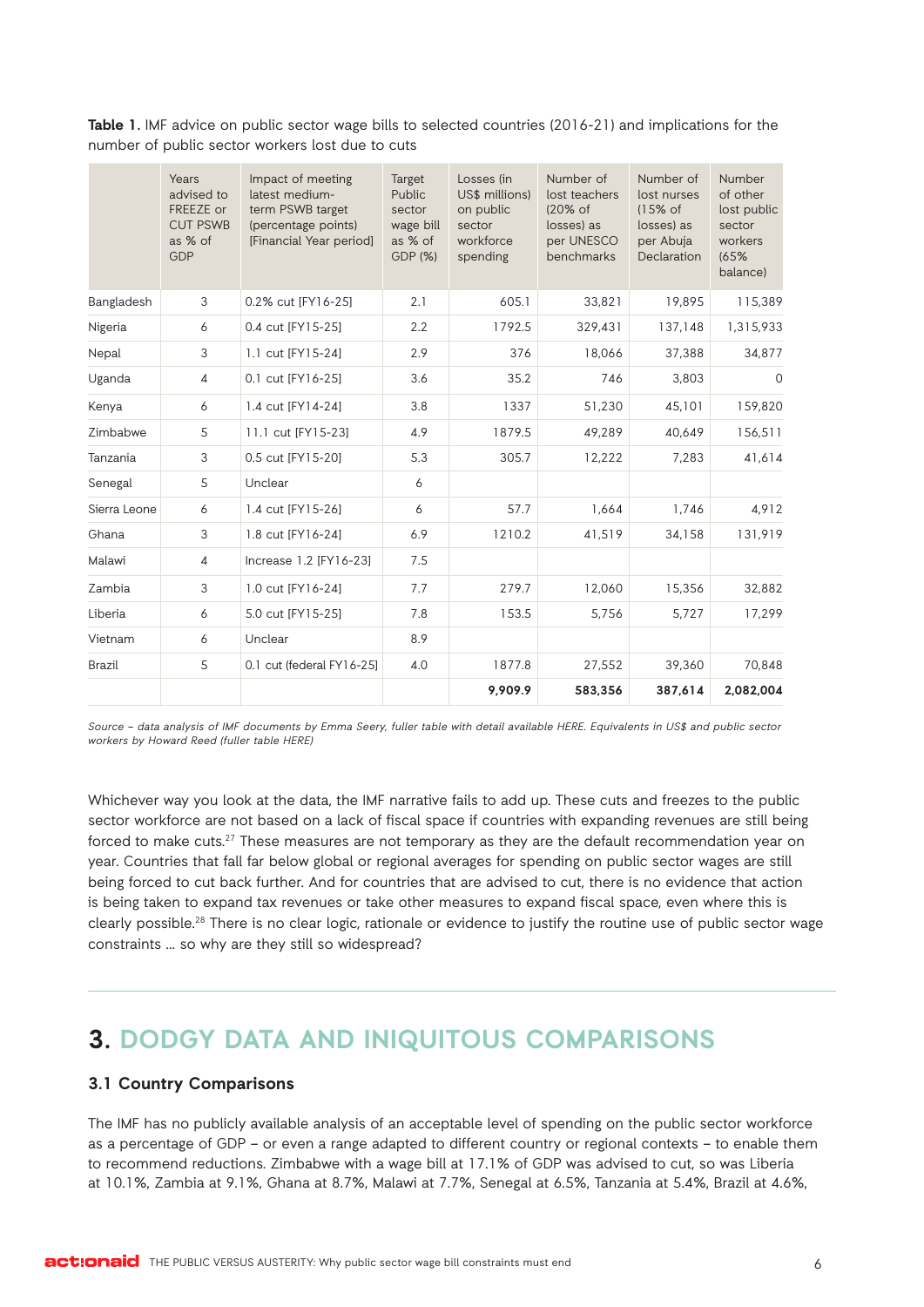Kenya at 4.4%, Nepal at 3.7%, Uganda at 3.5% and even Nigeria spending just 1.9% of its GDP on public sector workers. These are huge variations, and yet the advice is consistently to drive further downwards.

In our review of IMF documents, we found few examples of countries being offered a comparison with regional or global averages for wage bill spending. Rather, we encountered several cases of fairly random country comparisons being offered, which always had the effect of making the focus country seem like an outlier.<sup>29</sup> The most outrageous example of this is the 2020 Article IV document for Vietnam (published in 2021), which compares the Vietnam wage bill as a percentage of GDP to 'Low-Income Developing Countries', showing Vietnam to be well above the average, at around the 90th percentile of the range. But Vietnam is a middleincome country, so this comparison is irrelevant … and highly pointed.

#### **3.2 The Public Sector Wage Premium**

IMF policy papers consistently suggest that it is a problem when public sector wages are higher than those in the private sector. The so-called 'public wage premium' is said to 'distort' the labour market, and Article IV reports regularly advise countries to undertake comparisons between public and private sector wages. The effect of these is often to justify effective pay cuts – or below inflation pay rises – for public sector workers. The logic of this approach seems not to be questioned by the IMF or most finance ministries, and yet it is fraught with difficulties. What are the equivalences used and how do you make effective comparisons? How do you factor in training, professional development, working hours and conditions, contract-types, perks, bonuses and benefits?

One interesting dimension of this is that the public wage premium is often higher for women and low-skilled jobs than for men and high-skilled jobs. This reflects that women are more likely to secure decent work and pay in the public sector, and that the private sector is more likely to exploit women and low-skilled workers. The gender pay gap is ten percentage points lower in the public sector than the formal private sector.<sup>30</sup> The effect of making these comparisons is thus inevitably felt most acutely by women working in frontline public sector roles, who are likely to be the first to suffer pay cuts.

The use of the emotive term 'distorted' warrants further analysis. It is routinely suggested that pay in the private sector is 'distorted' by moderately higher wages in the public sector. Yet little regard is given to the value of the work done, or the relative benefits of a low skill/wage or high skill/wage growth strategy for developing countries, or whether higher pay is necessary for the recruitment and retention of scarce skilled workers. Higher pay in the public sector can actually serve to positively pull up the minimum pay and conditions of workers in the private sector, and this could be framed as a 'lighthouse effect.' Sadly, the opposite perception predominates in Article IV advice, creating pressure to cut public sector pay.

## **3.3 Missing Data: How Many Health and Education Workers are Needed?**

Cuts or freezes to the public sector wage bill will impact on the pay of the existing workforce, and perhaps even more dramatically on the prospects of a country recruiting new public sector workers. Many countries have desperate shortages of workers, including in health and education, especially in light of increased needs to address the Covid-19 pandemic. In our discussions the IMF consistently emphasised their 'granular analysis' of each public service before making any recommendations, but this national analysis is never published making it hard to know what data is used to inform their decisions. This lack of transparency makes it difficult for national civil society to challenge decisions and hold government to account.

The IMF does not appear to seek the advice of expert institutions such as WHO, UNESCO or UN Women when it comes to determining shortages of health or education workers, gendered impacts or indeed anything else, and there are no references to them in published documents.<sup>31</sup> Overall, there seems to be little systematic effort to determine what shortages there may be, despite the fact that wage bill constraints have a dramatic impact on efforts to address them.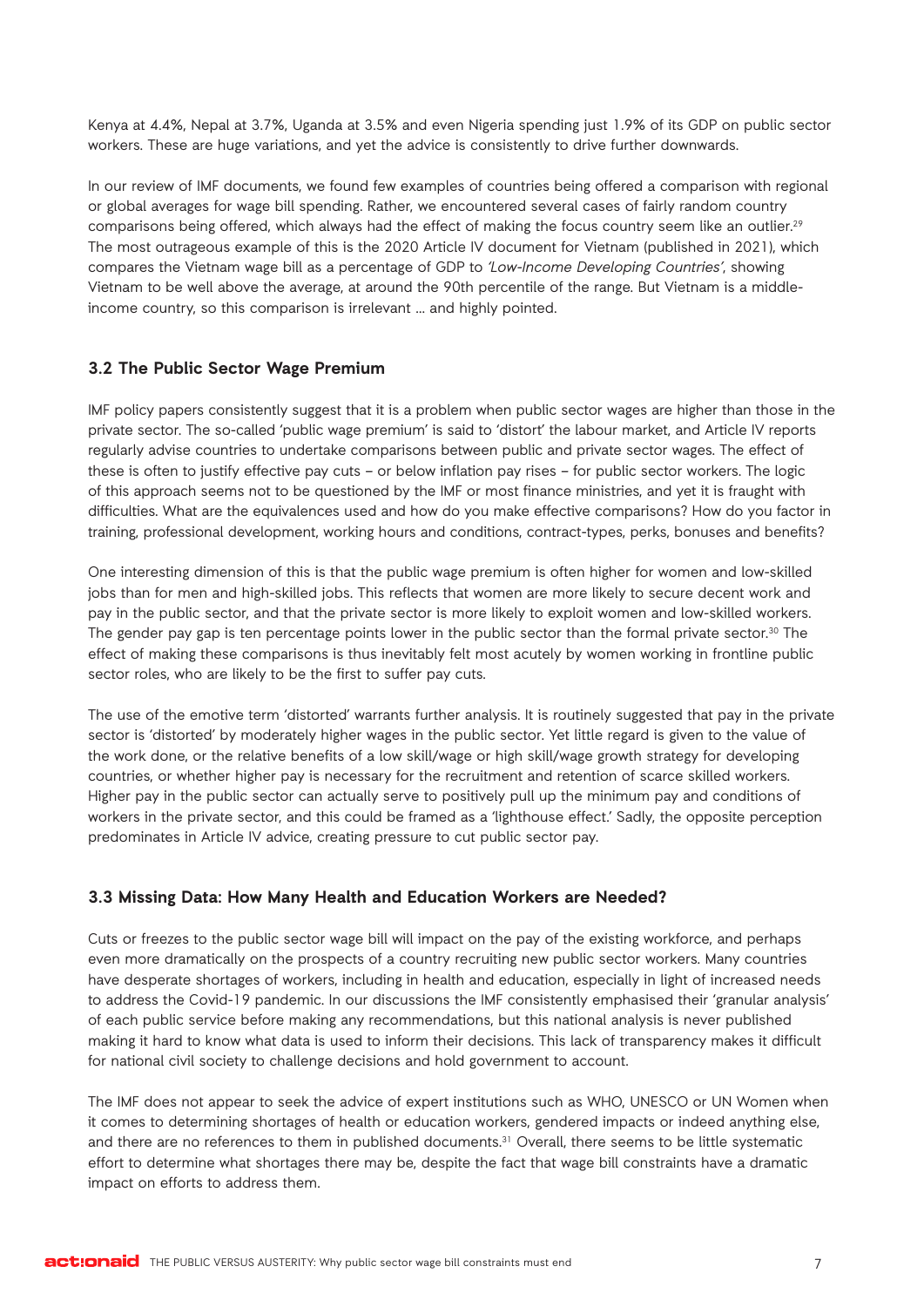

## **4. INTENDED AND UNINTENDED IMPACTS**

## **4.1 Creating fiscal space for 'development'?**

A common message across the documents reviewed is the need to cut recurrent spending on the public sector wage bill to free up funds to invest in capital expenditure on public services. In essence, this reflects a bizarre and circular mantra: countries should cut their spending on public services in order to increase their spending on public services!

This is evidently illogical. Investment in the public sector wage bill is social spending, and in many cases is the most important spending on priority sectors for development – even on the IMF's own terms. The suggestion that you need to cut spending on teachers to improve spending on education makes no sense. Evidence shows that nothing is more important for quality learning than a quality teacher, and teacher salaries often make up 90% of the education budget. Teachers are the core of the social spending that is needed on education.

#### **4.2 Advancing infrastructure fundamentalism**

The logic of the IMF and too many finance ministries places things over people – one off investments over recurrent costs. This reflects a belief that real development is building things. Capital investment is social spending. This deep attachment to physical infrastructure over people is the fundamentalism that helps to drive the neverending squeeze on public sector wage bills. And this is profoundly gendered, as women are the majority of workers in the social sectors of public services, but men are overwhelmingly dominant in construction.

In very few cases do references to infrastructure include hospital beds or school buildings, or indeed any significant capital spending on health or education. Alongside wage bill constraints, the result is a double whammy for health and education: less money for staffing and very little in the way of increased capital spending.

Thankfully there are signs of an alternative, for example in Senegal where the government has defined 'public investment' to include the spending on wages and salaries of frontline staff in education and health, treating them as part of the core infrastructure of the country to be protected even in recessions.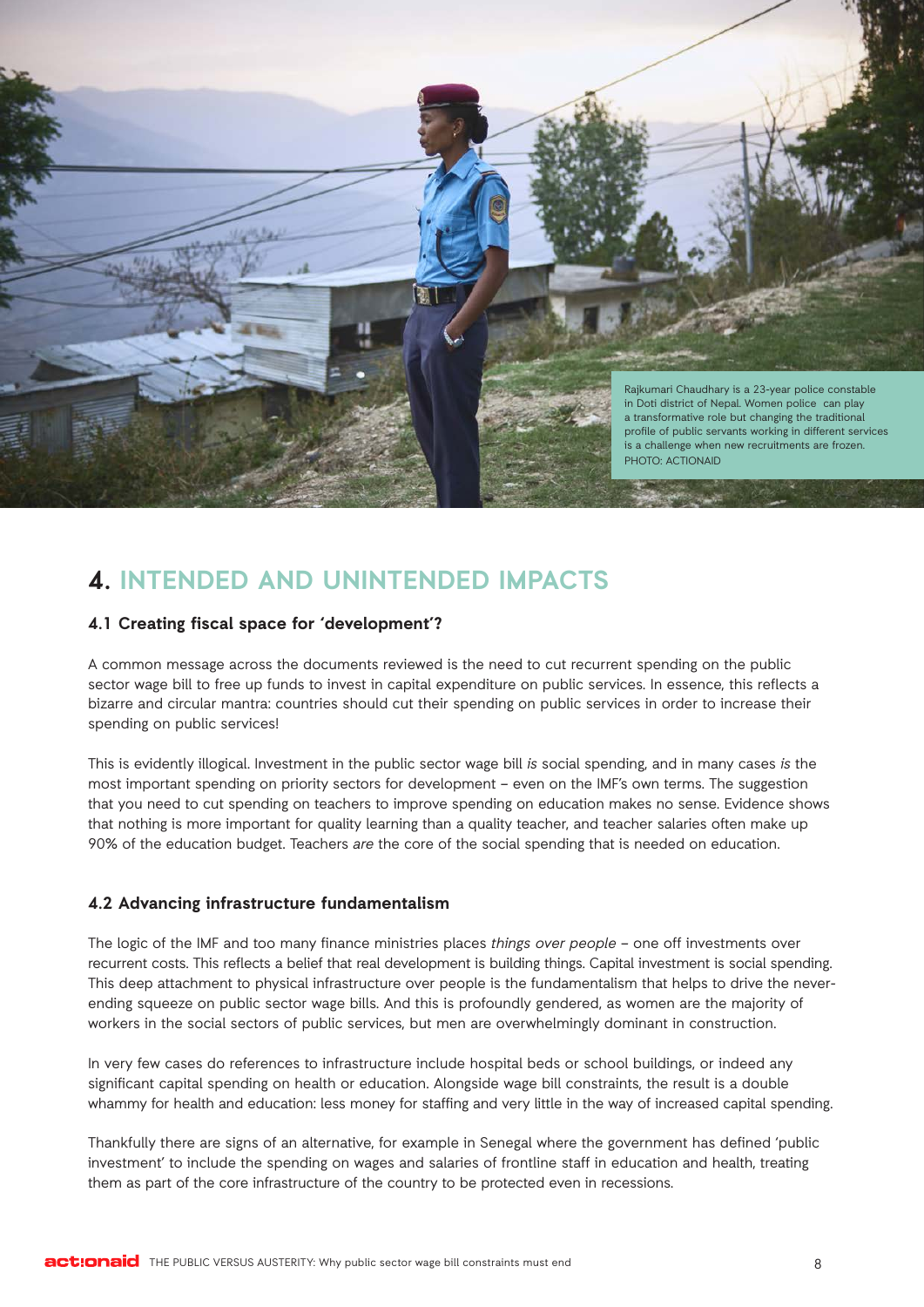## **4.3 Opening doors to the private sector and charging fees for public services**

Whilst squeezing the public sector, the IMF (along with the World Bank) remains convinced that Africa in particular 'needs to mobilize more financing from and to the private sector'.<sup>32</sup> Despite some parts of the IMF raising concerns about privatisation, the advice at country level seems broadly consistent: the public sector is the problem and greater private sector engagement is the solution. This seems to be a deeply embedded mind-set in the IMF, brought home most starkly on one of our calls with a senior IMF economist who commented: **'The public sector should only provide services where the private sector cannot make a profit.'**<sup>33</sup>

#### **4.4 Busting the unions**

There has been a race to the bottom on labour rights, and the reduction in labour power correlates with a smaller share of national income for workers and rising income inequality. Even the IMF agrees that 'The decline in unionization in recent decades has fed the rise in incomes at the top<sup>'34</sup> Constraining the public sector wage bill has the effect of enabling the government to resist worker demands, which is made easier when they can blame this on an external force – the IMF. Unions and protests are portrayed by the IMF as the obstacle rather than the barometer of what is acceptable in enforcing cuts. In several Article IVs, the tone of statements suggests that trade union pressure or street protests were annoying interruptions to the enforcement of a 'sound' policy. It is not too much of a leap to then suggest that part of the subtext of public sector wage constraints is to actively diminish the power of the trade union movement.

## **4.5 Cutting with the bluntest of tools**

A generalised cap or cut or freeze on the overall public sector wage bill can trigger a huge range of actions from governments, some of which contradict the very things the IMF wants to see. It is a blunt tool which can create all sorts of unintended pressures and distortions, leads to incoherent behaviour and should have no place in the planning or thinking of finance ministries or the IMF. It is not in fact a meaningful policy, but rather betrays and illustrates a mind-set, ideology, bias, and deep and unjustified prejudice.

As with all prejudices, this feeds into and from a picture in the back of people's minds: in this case of overpaid bureaucrats sitting at desks creating unnecessary regulations. Sometimes reforms and improvements are of course needed,<sup>35</sup> but there is a case to be made for reassessing our prejudices against bureaucrats.<sup>36</sup> Coordination and administration are crucial for the efficient functioning of any service. Effective disaster preparedness and health emergency planning is difficult to justify when budgets are under pressure, and all too often when bureaucracies are squeezed by austerity, gaps appear that are deeply regretted - as with Covid-19.37 Responding to the climate crisis will require meticulous planning and a transformation of public services, which will depend on capable and committed back-office staff.<sup>38</sup>

The ability to regulate markets to ensure that they are efficient rather than exploitative or extractive relies on strong and accountable government capacity. Outsourcing policy to the private sector is a recipe for undermining democracy. The tax administrator in a government office is perhaps seen as the epitome of the desk-bound bureaucrat, yet the amount of tax revenue collected by national governments is closely linked to their investments in tax administration.39

#### **4.6 Undermining the SDGs and Women's Rights**

Senior IMF economists flagged to us how, in most cases, health and education staff were specifically exempted from any cuts. But, in documents from ten of the fifteen countries<sup>40</sup> where IMF advised cuts or freezes to wages and/or recruitment of public sector workers, we found no accompanying language specifying exemptions or protection for health and education workers. Even where exemptions are made, the guidance to 'protect' from cuts may be interpreted as a 'freeze' in pay or recruitment. In practice, constraints on the overall wage bill are hard to deliver when the largest groups on that wage bill (health and education workers) are exempt.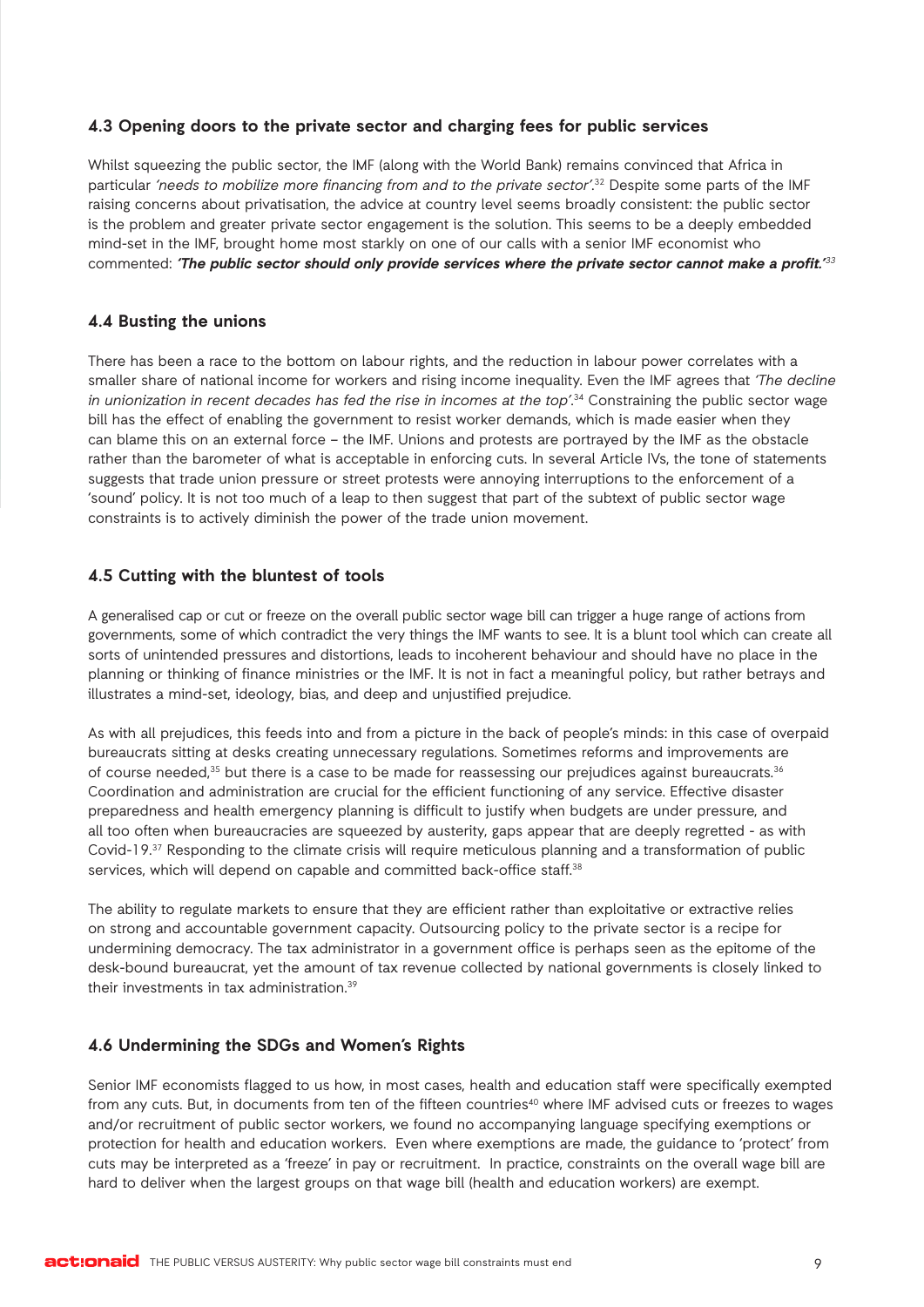If these 'good' workers (that make up a third to a half of all public sector workers) are to be 'protected', then cuts will need to be deeper in other 'less essential' sectors. But who exactly are the non-essential public sector workers who should be targeted for cuts?<sup>41</sup> Local, municipal or district workers who provide housing, garbage collection, environmental services, agricultural extension workers, firefighters and public transport? Or national government officers who coordinate delivery, regulate markets, plan the climate change transition, resource the justice system and create policy? Or those working to prevent or respond to gender-based violence or who care for people with disabilities, the elderly or pre-school children?

At present there is no requirement for the IMF or finance ministries to document the impact of these policies – whether intended or unintended - or do an ex-ante impact assessment. This would not be hard to do. The logical action would be to take human rights obligations or the SDGs and their associated targets and indicators as a starting point. The impact of wage bill freezes on progress towards these goals could be projected (ex-ante) and analysed in retrospect (ex-post), but to date this does not happen.

The IMF have identified gender equality as a macro-critical issue, meaning that it should be high up the agenda. The IMF's Note on Operationalising Gender in Country Work<sup>42</sup> urges that 'Country teams should also think about the impact of other macroeconomic policies on gender. For example, budget cuts on subsidies and social programs, cuts in the public-sector wage bill...'. Sadly, we found no evidence of any gender analysis of the impact of public sector wage bill constraints, and there is no evidence that the IMF seeks alternatives or proposes mitigating measures.

#### **4.7 Undermining climate action**

Our analysis of public sector wage bill constraints also showed how they impact on climate action. In some cases (depending on national accounting or statistical methods), one of the easier ways for a country to reduce its public sector wage bill is by privatising State-owned enterprises. Many developing countries retain a significant stake in fossil fuel industries (oil, gas and coal), and consider energy to be a sector where nationalisation makes sense. The climate crisis requires us to leave most of these resources in the ground, meaning that governments need to make some very difficult choices, balancing multiple interests, in the coming years. Governments are almost certainly best placed to make such decisions for the long-term interest, rather than multinational corporations whose primary concern will always be to maximise short- and medium-term profits.

## **5. A SHRINKING IDEOLOGY**

The use of overall public sector wage bill constraints by the IMF and finance ministries is blunt and ineffective. No credible evidence base to establish what percentage of GDP should be spent on the public sector wage bill has been presented, yet countries are consistently and repeatedly urged to cut - even when their wage bills are far below global and regional averages. The intended consequences of cuts or freezes are highly questionable, and the unintended consequences are alarming, setting back progress on gender equality, the SDGs and human rights and even undermining action on the climate crisis. So why is this still such a routine part of the deals struck by finance ministries and the IMF behind closed doors?

The closed doors are key. These are not transparent dialogues open to public or even parliamentary scrutiny. They are discussions between a cadre of privileged people, who have often been to the same universities, have the same career trajectories, and have rarely experienced the cuts they promote. In the wider world of economics thinking is diversifying, as people react to the series of financial crises that have exposed fundamental flaws in the present global system. But this does not filter down to the IMF and its country-facing teams, or through the closed doors to the corridors of financial power in most countries.

Whether we call it the cult of austerity or the cult of neoliberalism, it is shrinking. It is a decaying system that cannot withstand shocks (and there are more to come). It has helped the rich get richer (even during Covid-19)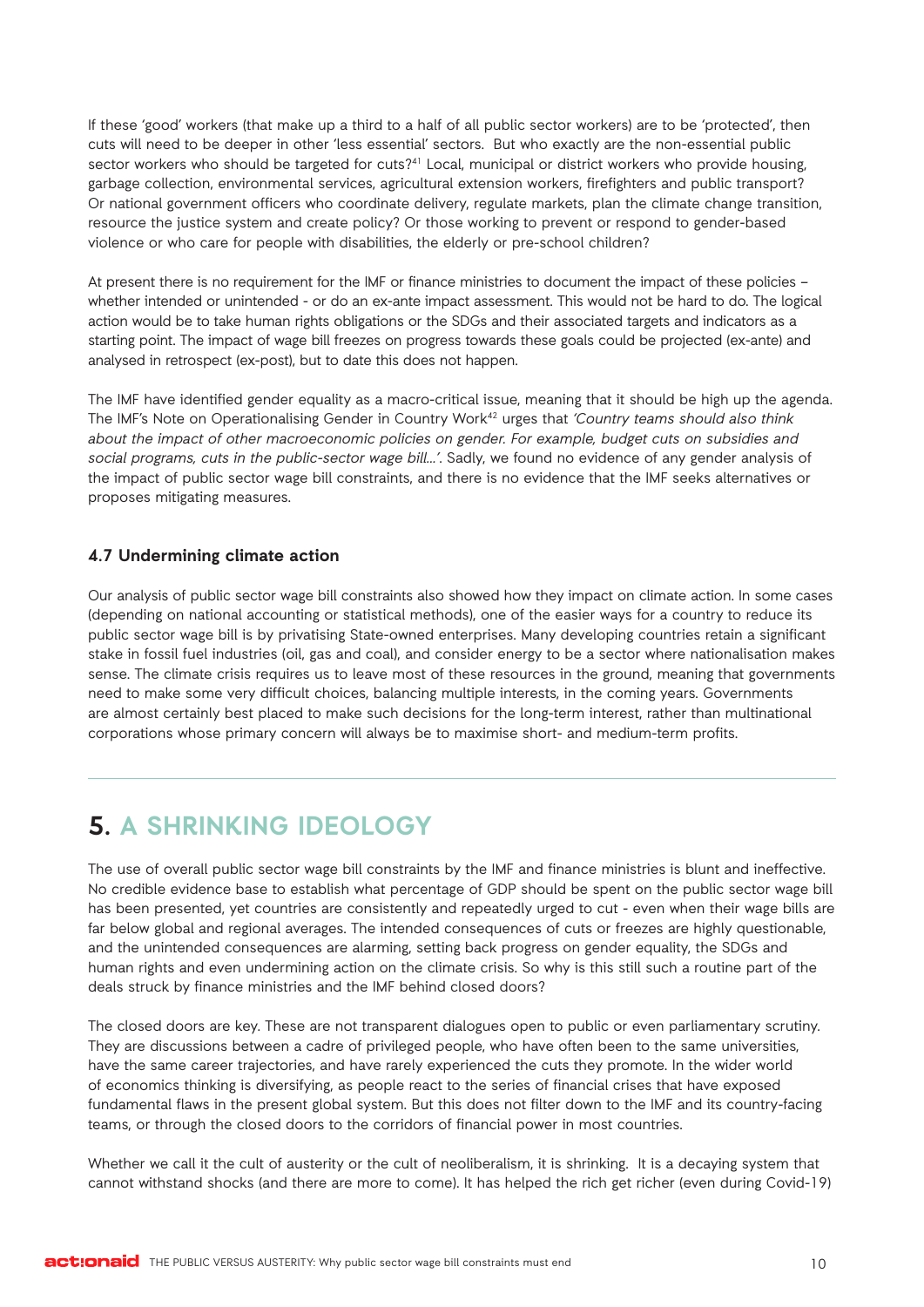and made the poor poorer, as capital swallows more and more and labour earns less and less. The academic and intellectual underpinnings have fallen away.

Secrecy is now a weapon in the fight to preserve this failing ideology. All the 'IMF' documents quoted are supposedly co-authored between the IMF and finance ministries. Few of the data sources they draw on are published and most references provided are circular - to their own documents. If there these were seen in the full light of day, most governments and parliaments and most of the public would find grounds to challenge them.

But the secrecy serves another purpose. It enables governments to blame the IMF and the IMF to blame governments. It's a cosy charade of plausible deniability. Problematic policies can be blamed on the other party – and no-one is any the wiser. These are the signs of a dying ideology or cult. But it continues to be a cult with immense power, and cults in decline can do immense damage.

We need the public in the Global South and the Global North to stand up to austerity. The public as people - rising up to challenge their governments to resist this dying ideology before it does more damage – and the public (as opposed to private) sector, the bulwark against austerity and privatisation, which has just about survived forty years of attack. We need these two to come together to reimagine and reinvent a future with dramatic and sustained increases in investment in public services, which are in turn accountable to and trusted by the public through an enhanced social contract.

## **6. MOVING FORWARD: NOW IS THE TIME**

The orthodox austerity approach pursued by the IMF and too many finance ministries supposedly aims to promote the narrow goals of stability and aggregate growth. But in practice, this actively constrains fiscal space and blocks public investment in public services and the public sector workforce, in the short and longer term. Key public responsibilities for health, education, social protection and other services are passed on to households (adding to the disproportionate unpaid care and domestic work of women) or the private sector (for profit extraction).<sup>43</sup> Neoliberalism has been oversold for forty years and has stifled the very growth and development it was supposed to value.<sup>44</sup> It is time for a fundamental overhaul, for a system change focused on economic justice.

The world faces a series of interconnecting crises and responding to them will demand a complete disruption of business as usual – or at least business as it has been for the past four decades. Forty years of neoliberalism have played their part in creating or exacerbating the very crises that we now face – Covid-19, the climate, inequality and gender injustice. Now is the moment to revisit the essential redistributive role of States. Central to this must be a fundamental reimagining of public services – publicly financed, publicly delivered, universal and gender responsive.45 Investment in public services and the public sector workforce are at the heart of every progressive vision of a just transition, of building back (or forward) better.<sup>46</sup>

We have an opportunity to build more caring and more equal societies and economies, economies that can truly care for both people and the planet. As civil society, activists, unions and feminist economists from the global South have pointed out for decades, the battle of ideas will need to be won in each and every country through people engaging their governments to move beyond closed cultish thinking and action, and open up to feminist, just, green alternatives.

It is a long time since people talked widely about positive cycles of investment in public services. When governments create a public sector job it often takes someone off social security, reducing the welfare bill. It is often the public sector that provides the traineeships and apprenticeships that feed a pipeline of skilled workers for the private sector. Each public sector worker pays tax, effectively contributing a significant percentage to their pay. Each extension of a public service can reduce the burden of unpaid care and domestic work that otherwise unjustly falls mostly on women. A healthier and better educated workforce is more productive overall, increasing economic development and wellbeing. The negative images, prejudices and vicious cycles of the past need to make way for the virtuous cycle that is sparked by a positive attitude towards investment in public sector workers, central to ensuring quality public services.<sup>47</sup>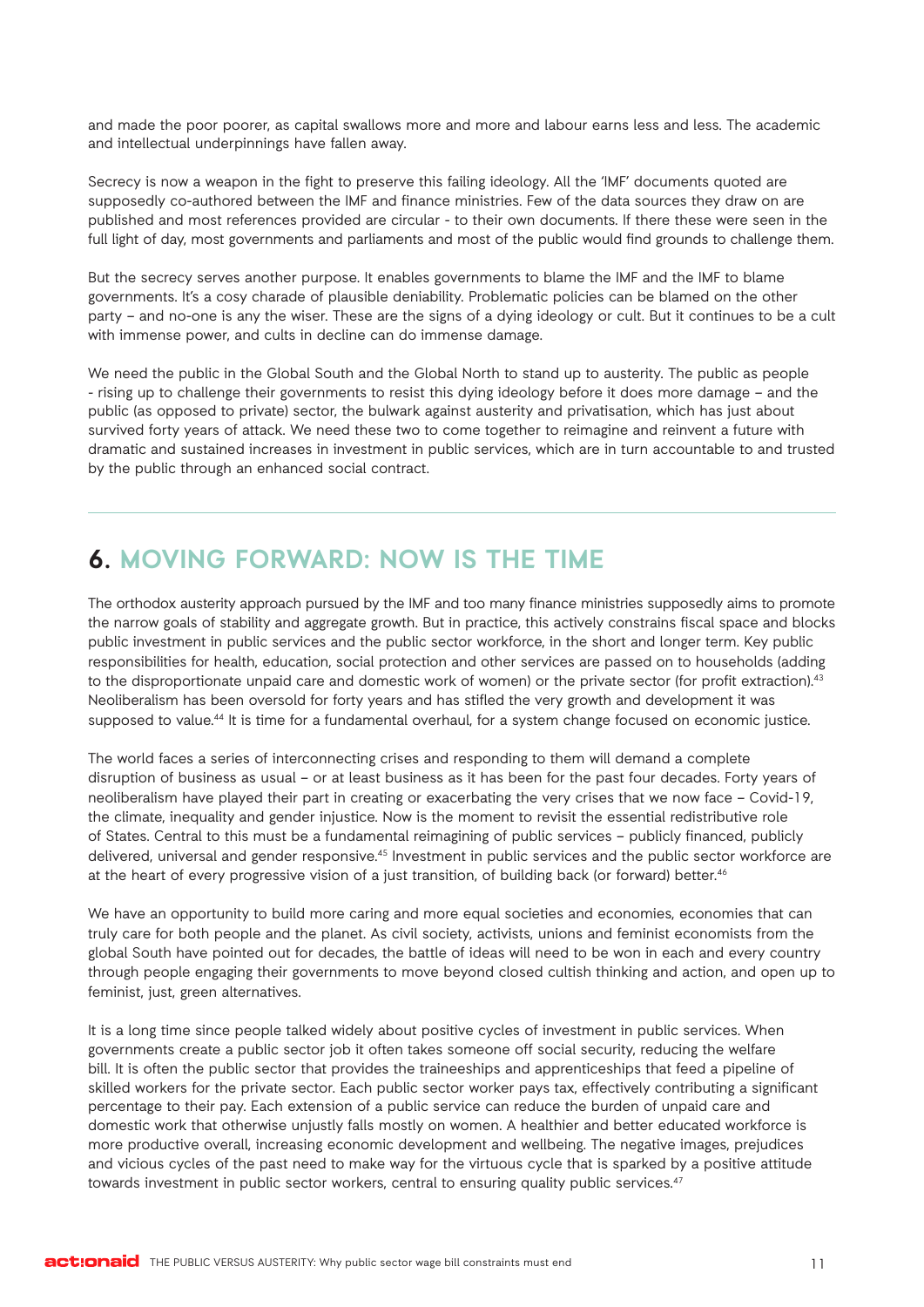Beyond rebuilding existing public services and extending State involvement into new areas such as social care, there is a need to reimagine public services, not least to make them more gender responsive<sup>48</sup> and accountable. The traditional upwards accountability of public services – the professional and democratic oversight of local services by district, regional and national authorities – continues to be important, though often cuts have stripped and undermined the crucial intermediary levels in recent years. But there also needs to be a renewed emphasis on downward accountability to the public – the public service users. It is about building effective public-public partnerships – balancing upwards and downwards accountabilities and giving equal value to the users of public services and the public sector workforce.

## **RECOMMENDATIONS**

**Governments, finance ministries and the IMF need to move more than their rhetoric and show real change in practice:**

- **• Stop pursuing austerity policies** in the face of financial, health, inequality and climate crises, given that it is known that doing so will prolong economic recession and undermine economic recovery.49
- **• Recognize the contribution of the public sector to economic growth and development,** including the impact on unpaid care work and gender equality.
- Set **ambitious targets for progressive tax reforms,** using progressive taxes, especially on wealth and corporations, to increase tax-to-GDP rates by at least 5% by 2030.
- **• Support more ambitious debt cancellation and rescheduling programmes, and support governments to restructure their debts** so that they can prioritize investments in quality public services.
- **• Set ambitious targets to increase public sector wage bills year on year** to reinvigorate public services after decades of decline.
- Recognise the public **sector workforce as part of the core national infrastructure** that needs protection and investment, even (or especially) at the height of a recession.
- Recognise the need for significant **scaling up of the public sector workforce to respond to the climate crisis and support a just transition.**
- **• Engage in social dialogue and collective bargaining with trade unions** to set fair and gender-equal public sector wages.
- **• Move towards long-term economic planning** that targets wellbeing and not just GDP growth, and meaningfully factors in projected long-term returns to investment.
- Actively research and implement **alternative macroeconomic policies**, drawing on the work of UNCTAD,50 International Labour Organisation,<sup>51</sup> feminist macroeconomists and others.<sup>52</sup>
- Increase **transparency and accountability** in all national economic discussions, whether with the IMF or any other global actor. Publish all data and sources and expand parliamentary and public involvement.

#### **The IMF specifically should:**

- Perform a **human rights and gender impact assessment** of any policy that impacts on the public sector workforce.
- Conduct a dedicated **Independent Evaluation Office** review of IMF use of public sector wage bill constraints and its wider positioning on the public sector.
- Revisit the recent IMF **Comprehensive Surveillance Review** and ensure any staff guidance includes insights and recommendations from this report.
- Upgrade the status of the IMF note on Operationalising Gender in Country Work to **make it mandatory to analyse the gendered impact of public sector wage bill constraints** (and other policies).
- Ensure that any global mechanisms (eg Special Drawing Rights,53 Carbon Taxes, Loss and Damage, Debt Deals) specifically recognise the strategic importance of investments in the public sector workforce.

#### **The public, civil society and social movements should:**

- **• Be ready to protest and put pressure on governments** whenever the cult of austerity raises its head.
- Strengthen **broad-based movements to condemn the cult of austerity and promote alternatives.**
- Pull together learning and **build a bolder public consensus on economic alternatives to neoliberalism.**
- **• Work together to boldly reimagine the public sector** as an engine of sustainable development within planetary boundaries.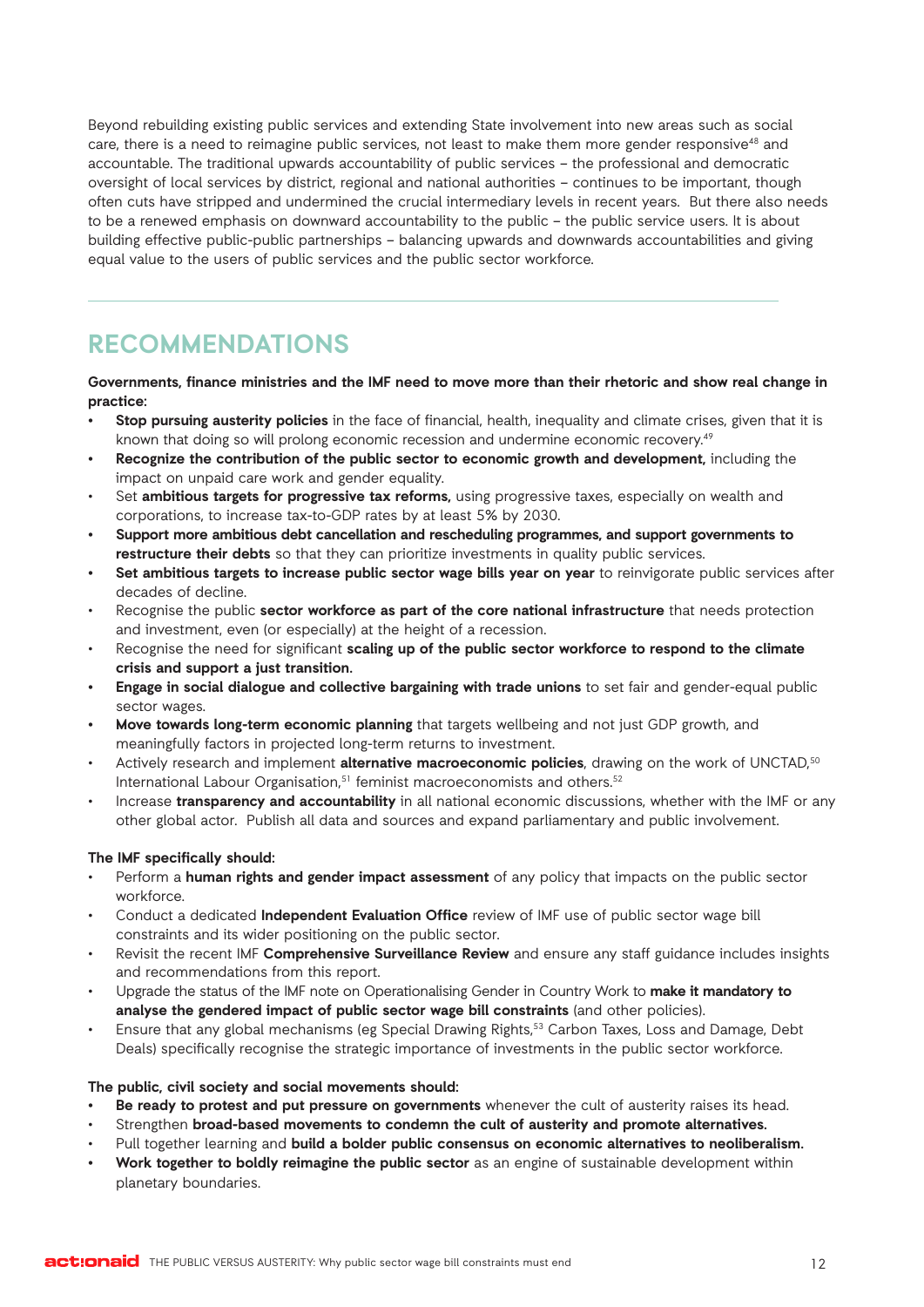#### **References**

- 1. Ostry, J. et al., 2016 Neoliberalism: Oversold?, IMF Finance & Development. June 2016, Volume 53, No. 2<https://www.imf.org/external/pubs/ft/fandd/2016/06/ostry.htm>
- 7. The underlying neoliberal rationale of aggressive search for profits that puts.<br>human and social needs at the service of capital benefits. A useful definition and<br>understanding of neoliberalism is found in: Feminist cri calls for systemic change to an economy in crisis By Natalie Raaber and Diana Aguiar Association for Women's Rights in Development (AWID 2012) [https://editorialexpress.](https://editorialexpress.com/cgi-bin/conference/download.cgi?db_name=IAFFE2011&paper_id=262) om/cgi-bin/conference/download.cgi?db\_name=IAFFE2011&
- 3. See for example Confronting the Contradictions: the IMF, Wage Bill Caps and the Case for Teachers, ActionAid 2007: [https://actionaid.org/publications/2007/confronting](https://actionaid.org/publications/2007/confronting-contradictions)[contradictions](https://actionaid.org/publications/2007/confronting-contradictions)
- 4. See for example Changing Course: Alternative Approaches to Achieve the MDGs and<br>Fight HIV&AIDS, ActionAid 2005 <u>[https://www.internationalbudget.org/wp-content/](https://www.internationalbudget.org/wp-content/uploads/Changing-Course-Alternative-Approaches-to-Achieve-the-Millennium-Development-Goals-and-Fight-HIV-AIDS.pdf)</u><br>uploads/Changing-Course-Alternative-Approaches-to-Achieve-
- 5. IMF. Public Information Notice #07/83: IMF Executive Board Discusses Operational Implications of Aid Inflows for IMF Advice and Program Design in Low-Income Countries. 19 July 2007. [https://www.imf.org/en/News/Articles/2015/09/28/04/53/pn0783.](https://www.imf.org/en/News/Articles/2015/09/28/04/53/pn0783)
- 6. ibid
- 7. Who Cares for the Future: finance gender responsive public services. ActionAid April 2020 [Who Cares for the Future](https://actionaid.org/publications/2020/who-cares-future-finance-gender-responsive-public-services)
- 8. [The Pandemic and the](https://actionaid.org/publications/2020/pandemic-and-public-sector) Public Sector, ActionAid October 2020 The Pandemic and the ublic Sector
- 9. Global Austerity Alert,. Ortiz and Cummings, April 2021 [https://policydialogue.org/](https://policydialogue.org/files/publications/papers/Global-Austerity-Alert-Ortiz-Cummins-2021-final.pdf) [files/publications/papers/Global-Austerity-Alert-Ortiz-Cummins-2021-final.pdf](https://policydialogue.org/files/publications/papers/Global-Austerity-Alert-Ortiz-Cummins-2021-final.pdf)
- 10. Quote from Bhumika Muchhala COVID-19 reveals everything: The intertwined health<br>and economic crisis calls for urgent responses, systemic reform and ideological<br>rethink of the international financial architecture. Third Sept 2021 from: <https://twn.my/title2/resurgence/2020/343-344/cover02.htm>
- 11. State of the World's Nursing, WHO 2020 - [https://apps.who.int/iris/bitstream/hand](https://apps.who.int/iris/bitstream/handle/10665/331673/9789240003293-eng.pdf) [le/10665/331673/9789240003293-eng.pdf](https://apps.who.int/iris/bitstream/handle/10665/331673/9789240003293-eng.pdf)
- 12. State of the World's Nursing, WHO 2020 page 10 [https://apps.who.int/iris/bitstream/](https://apps.who.int/iris/bitstream/handle/10665/331673/9789240003293-eng.pdf) [handle/10665/331673/9789240003293-eng.pdf](https://apps.who.int/iris/bitstream/handle/10665/331673/9789240003293-eng.pdf)
- 13. UNESCO Institute of Statistics 2016 [http://uis.unesco.org/sites/default/files/](http://uis.unesco.org/sites/default/files/documents/fs39-the-world-needs-almost-69-million-new-teachers-to-reach-the-2030-education-goals-2016-en.pdf) [documents/fs39-the-world-needs-almost-69-million-new-teachers-to-reach-the-2030](http://uis.unesco.org/sites/default/files/documents/fs39-the-world-needs-almost-69-million-new-teachers-to-reach-the-2030-education-goals-2016-en.pdf) [education-goals-2016-en.pdf](http://uis.unesco.org/sites/default/files/documents/fs39-the-world-needs-almost-69-million-new-teachers-to-reach-the-2030-education-goals-2016-en.pdf)
- 14. See Who Cares for the Future, ActionAid 2020, pages 3-30. [Who Cares for the Future](https://actionaid.org/publications/2020/who-cares-future-finance-gender-responsive-public-services)
- 15. 500 organisations signed on a statement condemning the IMF's use of austerity in October 2020 [https://www.eurodad.org/over\\_500\\_organisations\\_call\\_on\\_imf\\_to\\_stop\\_](https://www.eurodad.org/over_500_organisations_call_on_imf_to_stop_promoting_austerity_coronavirus) [promoting\\_austerity\\_coronavirus](https://www.eurodad.org/over_500_organisations_call_on_imf_to_stop_promoting_austerity_coronavirus)
- 16. See for example the coming together of UN Special Rapporteurs calling 'Enough is Enough' in 2020 [https://www.gi-escr.org/latest-news/enough-is-enough-privatisation-](https://www.gi-escr.org/latest-news/enough-is-enough-privatisation-and-public-sercices-a-well-attended-conversation-with-current-and-former-un-special-rapporteurs)[and-public-sercices-a-well-attended-conversation-with-current-and-former-un-special](https://www.gi-escr.org/latest-news/enough-is-enough-privatisation-and-public-sercices-a-well-attended-conversation-with-current-and-former-un-special-rapporteurs)**rapporteurs**
- 17. Article IVs are the annual "surveillance" evaluations of national economies mandated<br>by the IMF's constitution. These published reports are widely consulted by<br>international investors and other governments as guidance and aid decisions. Advice in these reports can have a powerful coercive effect.
- 18. These 8 countries are: Kenya, Liberia, Nigeria, Sierra Leone, Vietnam (advice to cut and/or freeze over 6 years), Brazil, Senegal and Zimbabwe (advice to cut and/or freeze over 5 years)
- 19. This analysis was not possible for Senegal and Vietnam, as budget tables did not include consistent actuals for public sector wage bill against which to compare the most recent budget steers.
- 20. Fiscal Policy and Development: Human, Social, and Physical Investment for the SDGs, IMF 2019 - [https://blogs.imf.org/2019/01/31/mind-the-gap-in-sdg-financing/](https://www.imf.org/en/Publications/Staff-Discussion-Notes/Issues/2019/01/18/Fiscal-Policy-and-Development-Human-Social-and-Physical-Investments-for-the-SDGs-46444)
- 21. Data for Nigeria was too unreliable to include in the analysis
- 22. These are: Bangladesh, Kenya, Liberia, Senegal and Zimbabwe
- 23. These are: Ghana, Sierra Leone, Tanzania, Uganda and Vietnam
- 24. See for example: IMF (2018). *Finance & Development (Vol 55 Issue 4: Dec*<br>201*8). Creating Fiscal Space. D Coady.* <u>[https://www.elibrary.imf.org/view/](https://www.elibrary.imf.org/view/journals/022/0055/004/article-A007-en.xml)</u><br>20055/004/article-A007-en.xm<u>l</u> IMF (2016). *IMF Working Paper. Ta* Capacity and Growth : Is there a Tipping Point? (Dec 2016) [https://www.imf.org/en/](https://www.imf.org/en/Publications/WP/Issues/2016/12/31/Tax-Capacity-and-Growth-Is-there-a-Tipping-Point-44436) [Publications/WP/Issues/2016/12/31/Tax-Capacity-and-Growth-Is-there-a-Tipping-](https://www.imf.org/en/Publications/WP/Issues/2016/12/31/Tax-Capacity-and-Growth-Is-there-a-Tipping-Point-44436)[Point-44436](https://www.imf.org/en/Publications/WP/Issues/2016/12/31/Tax-Capacity-and-Growth-Is-there-a-Tipping-Point-44436)
- 25. They are: Bangladesh, Ghana, Liberia, Sierra Leone, Tanzania, Uganda, Vietnam and Zimbabwe
- 26. Malawi, Nepal, Zambia and Brazil
- 27. Unless of course all revenue increases are absorbed by increasing debt repayments<br>- which does not appear to be the case though clearly further action to resolve the - which does not appear to be the case – though clearly further action to resolve the debt crisis is necessary in many countries (see box 19 in the main report)
- 28. See box 16 in the main report with 8 different measures for expanding fiscal space
- 29. The only exception is Zimbabwe's 2019 Article IV which uses comparison with other countries to show progress in cutting the wage bill. It shows that the public sector wage bill has fallen from higher than the Sub-Saharan African average in 2018 to below it in 2019.
- 30. Women's average wages are 86% of male wages in the public sector, as compared to 76% of male wages in the formal private sector, https://blogs.worldbank.org/ governance/five-facts-about-gender-equality-public-sector
- 31. The IMF seems much more likely to turn to its sister organisation, the World Bank, for data and advice – where a shared ideology means the information provided is more comfortably aligned. This seems to be a case of what may be best called structural confirmation bias.
- 32. IMF May 2021 Private Finance for Development [https://www.imf.org/en/Publications/](https://www.imf.org/en/Publications/Departmental-Papers-Policy-Papers/Issues/2021/05/14/Private-Finance-for-Development-50157) [Departmental-Papers-Policy-Papers/Issues/2021/05/14/Private-Finance-for-](https://www.imf.org/en/Publications/Departmental-Papers-Policy-Papers/Issues/2021/05/14/Private-Finance-for-Development-50157)[Development-50157](https://www.imf.org/en/Publications/Departmental-Papers-Policy-Papers/Issues/2021/05/14/Private-Finance-for-Development-50157)
- 33. WHO 2019 Financing for Universal Health Coverage: Dos and Don'ts HEALTH FINANCING GUIDANCE NOTE NO 9 [https://p4h.world/system/files/2019-09/WHO19-](https://p4h.world/system/files/2019-09/WHO19-01%20health%20financing%20complete%20low%20res%200922.pdf) [01%20health%20financing%20complete%20low%20res%200922.pdf](https://p4h.world/system/files/2019-09/WHO19-01%20health%20financing%20complete%20low%20res%200922.pdf)
- 34. IMF 2015, Finance and Development March 2015. Vol 52, No.[1 https://www.imf.org/](https://www.imf.org/external/pubs/ft/fandd/2015/03/jaumotte.htm) [external/pubs/ft/fandd/2015/03/jaumotte.htm](https://www.imf.org/external/pubs/ft/fandd/2015/03/jaumotte.htm) - also see IMF July 2015 'Inequality and Labour Market Institutions [https://www.imf.org/external/pubs/ft/sdn/2015/sdn1514.](https://www.imf.org/external/pubs/ft/sdn/2015/sdn1514.pdf) [pdf](https://www.imf.org/external/pubs/ft/sdn/2015/sdn1514.pdf)
- 35. Increasing accountability, budget transparency and independent impact assessment will be key in cases where improvements are needed.
- 36. There is a growing academic literature celebrating the role of bureaucrats. E.g. Carmen Jacqueline Ho 'Bureaucrats with technical expertise – technocrats – can play a defining role, deploying international pressure to court executive support and orchestrate policy change.' Benevolent Policies: Bureaucratic Politics and the International Dimensions of Social Policy Expansion Accepted on July 21, 2021 Forthcoming in the American Political Science Review [https://www.carmenjacquelineho.com/](https://www.carmenjacquelineho.com/uploads/6/9/4/1/69414019/carmen_jacqueline_ho_benevolent_policies_manuscript.pdf) [uploads/6/9/4/1/69414019/carmen\\_jacqueline\\_ho\\_benevolent\\_policies\\_manuscript.](https://www.carmenjacquelineho.com/uploads/6/9/4/1/69414019/carmen_jacqueline_ho_benevolent_policies_manuscript.pdf) [pdf](https://www.carmenjacquelineho.com/uploads/6/9/4/1/69414019/carmen_jacqueline_ho_benevolent_policies_manuscript.pdf)
- 37. 'Public services were also weakened after a decade of budget pressures in which quality declined, staff became more stretched, buildings were poorly maintained, and vital equipment went unbought.' How Fit were Public Services for Coronavirus? Institute of Government, UK 2020.
- 38. See for example EPSU Public Services and Adaptation to Climate Change, 2017 [https://www.epsu.org/sites/default/files/article/files/2\\_EPSU%20Public%20](https://www.epsu.org/sites/default/files/article/files/2_EPSU%20Public%20services%20and%20adaptation%20to%20climate%20change%20for%20reading.pdf) [services%20and%20adaptation%20to%20climate%20change%20for%20reading.pdf](https://www.epsu.org/sites/default/files/article/files/2_EPSU%20Public%20services%20and%20adaptation%20to%20climate%20change%20for%20reading.pdf)
- 39. See ICTD 2017 How Can Governments of Low Income Countries collect More Tax Revenue. [https://www.ictd.ac/publication/how-can-governments-of-low-income](https://www.ictd.ac/publication/how-can-governments-of-low-income-countries-collect-more-tax-revenue/)[countries-collect-more-tax-revenue/](https://www.ictd.ac/publication/how-can-governments-of-low-income-countries-collect-more-tax-revenue/)
- 40. Brazil, Kenya, Liberia, Malawi, Nigeria, Senegal, Sierra Leone, Tanzania, Vietnam, **Zimbabwe**
- 41. PSI offer a useful overview of different sectors in the public sector workforce [https://](https://publicservices.international/resources/page/sectors?id=9416&lang=en) [publicservices.international/resources/page/sectors?id=9416&lang=en](https://publicservices.international/resources/page/sectors?id=9416&lang=en)
- 42. The IMF's Note on Operationalising Gender in Country Work, IMF, How to Operationalize Gender Issues in Country Work, 2018 [https://www.imf.org/en/](https://www.imf.org/external/error.htm?URL=https://www.imf.org/en/Publications/PolicyPapers/Issues/2018/06/13/pp060118howto-note-on-gender) [Publications/PolicyPapers/Issues/2018/06/13/pp060118howto-note-on-gender](https://www.imf.org/external/error.htm?URL=https://www.imf.org/en/Publications/PolicyPapers/Issues/2018/06/13/pp060118howto-note-on-gender)
- 43. Bretton Woods Project by Kate Donald and Nicholas Lusiani Center for Economic and Social Rights, The IMF, Gender Equality and Expenditure Policy, 2017 [https://www.](https://www.brettonwoodsproject.org/wp-content/uploads/2017/09/The-IMF-Gender-Equality-and-Expenditure-Policy-CESR-and-BWP-Sept-2017.pdf) [brettonwoodsproject.org/wp-content/uploads/2017/09/The-IMF-Gender-Equality-and-](https://www.brettonwoodsproject.org/wp-content/uploads/2017/09/The-IMF-Gender-Equality-and-Expenditure-Policy-CESR-and-BWP-Sept-2017.pdf)[Expenditure-Policy-CESR-and-BWP-Sept-2017.pdf](https://www.brettonwoodsproject.org/wp-content/uploads/2017/09/The-IMF-Gender-Equality-and-Expenditure-Policy-CESR-and-BWP-Sept-2017.pdf)
- 44. Ostry, J. et al., 2016 Neoliberalism: Oversold?, IMF Finance & Development. June 2016, Volume 53, No. 2<https://www.imf.org/external/pubs/ft/fandd/2016/06/ostry.htm>
- 45. ActionAid's approach to Gender Responsive Public Services is articulated here: [Gender-Responsive Public Services framework](https://actionaid.org/publications/2018/framework-2018-gender-responsive-public-services)
- 46. See for example Building Back Better: A call for Courage, October 2020 [https://pop](https://pop-umbrella.s3.amazonaws.com/uploads/5d208cd0-3108-4f87-ae26-4a8f5572a817_BBB_Publication_Online_1_.pdf)[umbrella.s3.amazonaws.com/uploads/5d208cd0-3108-4f87-ae26-4a8f5572a817\\_](https://pop-umbrella.s3.amazonaws.com/uploads/5d208cd0-3108-4f87-ae26-4a8f5572a817_BBB_Publication_Online_1_.pdf) [BBB\\_Publication\\_Online\\_1\\_.pdf](https://pop-umbrella.s3.amazonaws.com/uploads/5d208cd0-3108-4f87-ae26-4a8f5572a817_BBB_Publication_Online_1_.pdf)
- 47. See for example the positive cycle for other SDGs generated by investment in the health workforce, WHO, 2016 [https://www.who.int/images/default-source/health](https://www.who.int/images/default-source/health-topics/health-workforce/hrh-sdg_infographic_jan2016.png?sfvrsn=6aa5577d_)[topics/health-workforce/hrh-sdg\\_infographic\\_jan2016.png?sfvrsn=6aa5577d\\_](https://www.who.int/images/default-source/health-topics/health-workforce/hrh-sdg_infographic_jan2016.png?sfvrsn=6aa5577d_)
- 48. See ActionAid, Framework 2018: Gender-Responsive Public Services, 2018 [https://](https://actionaid.org/publications/2018/framework-2018-gender-responsive-public-services) [actionaid.org/publications/2018/framework-2018-gender-responsive-public-services](https://actionaid.org/publications/2018/framework-2018-gender-responsive-public-services)
- 49. As documented by the IMF's own research department Ostry, J. et al., 2016 Neoliberalism: Oversold?, IMF Finance & Development. June 2016, Volume 53, No. 2
- 50. See for example the concluding section of the Trade and Development Report 2021 'Towards a New Economic Settlement' [https://unctad.org/system/files/official](https://unctad.org/system/files/official-document/tdr2021_en.pdf)[document/tdr2021\\_en.pdf](https://unctad.org/system/files/official-document/tdr2021_en.pdf)
- 51. See their flagship programmes on better work, social protection floors, jobs for peace and resilience etc. [https://www.ilo.org/global/about-the-ilo/how-the-ilo-works/](https://www.ilo.org/global/about-the-ilo/how-the-ilo-works/flagships/lang--en/index.htm) [flagships/lang--en/index.htm](https://www.ilo.org/global/about-the-ilo/how-the-ilo-works/flagships/lang--en/index.htm)
- 52. Such as DAWN's Spotlight Report 2020: Shifting Policies for Systemic Change [https://](https://dawnnet.org/publication/spotlight-report-2020-shifting-policies-for-systemic-change/) [dawnnet.org/publication/spotlight-report-2020-shifting-policies-for-systemic-change/](https://dawnnet.org/publication/spotlight-report-2020-shifting-policies-for-systemic-change/)
- 53. IMF, IMF Governors Approve a Historic US\$650 Billion SDR Allocation of Special Drawing Rights, 2021 [https://www.imf.org/en/News/Articles/2021/07/30/pr21235-imf](https://www.imf.org/en/News/Articles/2021/07/30/pr21235-imf-governors-approve-a-historic-us-650-billion-sdr-allocation-of-special-drawing-rights)[governors-approve-a-historic-us-650-billion-sdr-allocation-of-special-drawing-rights](https://www.imf.org/en/News/Articles/2021/07/30/pr21235-imf-governors-approve-a-historic-us-650-billion-sdr-allocation-of-special-drawing-rights)